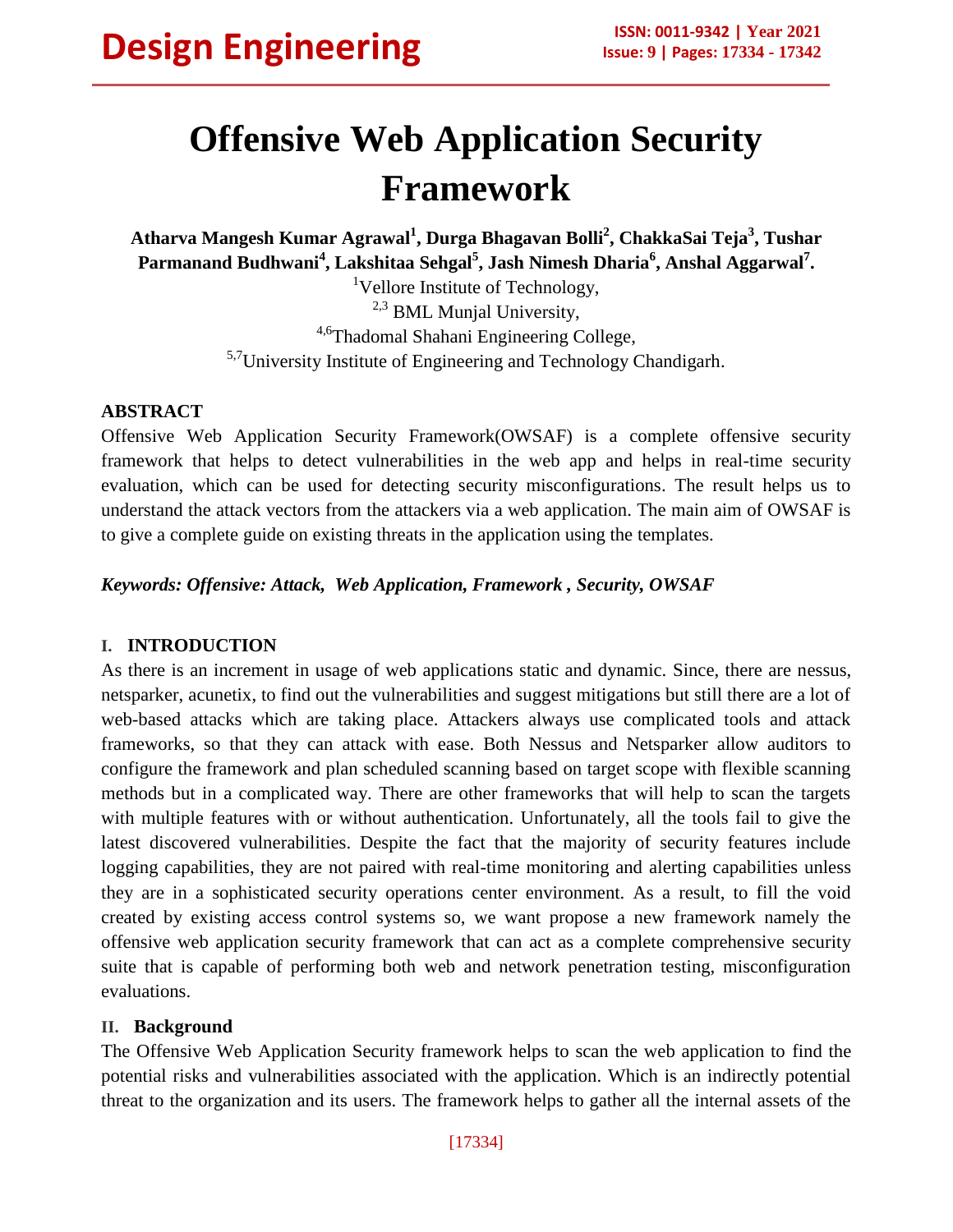application for example endpoints, files, folders, API endpoints. Now, after gathering the assets the scripts start executing and performing their individual tasks. There are a set of open-source tools that help us to integrate and make them work parallelly. Attackers always use the latest tactics, techniques to obtain access to the target system and maintain persistent access. This is called exploitation, in case of further exploitation of systems either horizontally, vertically which leads to the post-exploitation. The OWASF will identify the exploitable cases in the first place itself.

#### **III. Scanning**

OWASF works as an automated information-gathering tool while performing reconnaissance during penetration testing. Scanning is done after planning the flow of the penetration testing according to the architecture of the domain. In case of a wide scope, the scanning would take some time to gather the complete information about the target as per the technologies used to develop the application. In this phase, the framework identifies the technologies, request time, status code, CNAME, IP address, subdomains, open ports, content length. After gathering the complete information about the target then the framework uses the templates to scan the obtained results. Here the scanning depends upon the type of scan engine. Scan engine includes low-level to high-level scanning of the target. Since the framework has highly configurable scan machines based on the YAML language, which actually allows security auditors to make new scan machines depending upon the requirement.

#### **IV. Numeration**

This process includes the further extraction of the details of the domain. It includes the subdomains, services, and their versions. The whole framework is made of open-source tools to make it free of cost for security auditors. The framework has the option to integrate the other tools to automate and add different tools provided the tools are written in bash. This process is further divided into active and passive. In this process, we are going to collect the passive details of the domain. While performing the enumeration with the third-party tools, they create a lot of traffic inside the network if it is active. Since once we have the passive details the rest of them can be retained by the active enum. The challenge comes once it is getting automated. In the automation the data is getting duplicated and consuming the storage, now all this can corrupt the entire enumeration results. So, the OWASF takes care of duplication of endpoints while gathering and then stores them.

## **V. Literature Survey**

In [1], the authors described the overview of Penetration Testing which contains a flow of operations to find and exploit the security vulnerabilities in the applications. Penetration testing helps us to know the strength of the security measures that are implemented in the application. The author specified the advantages and disadvantages, methodology, and strategies of performing penetration testing. Penetration testing is different compared to functional security testing, the security functional testing helps to know whether the security measures have been taken effectively or not in an application while that of penetration testing tells us that how difficult it is for someone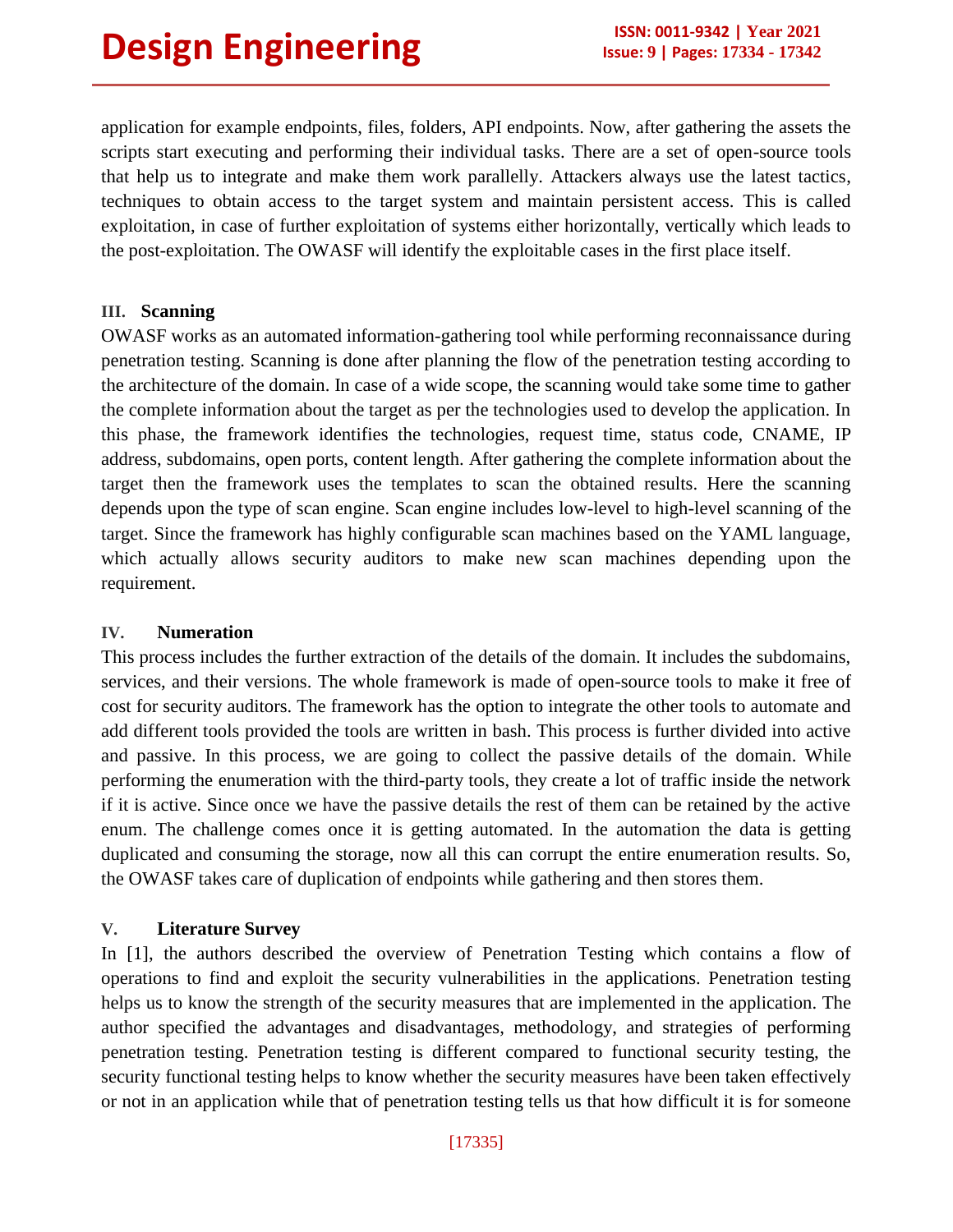to access and gain control of the organization against to unauthorized access to them. The author mentioned various strategies that can be followed to find the security vulnerabilities in the applications.

In [2], Information is more important than anything for an organization to take care of. For any type of technology, security is the one that is very important to consider in order to protect the data/information. Penetration testing needs to be conducted frequently to find the security risks to the application and have to manage them to accomplish higher standards of security. The author has described the different tools, techniques, and processes to follow in the penetration testing process. This paper helped us to know about the importance, factors, and components that are

needed to be considered while performing penetration testing. The series of activities that must be followed starting from identifying to reporting them to the organization has been described by the author i.e., external testing, internal testing, router penetration, firewall penetration, application penetration, and social engineering.

In [3], Systems are being implemented complexly day by day, their infrastructure has been becoming very complex which can also be prone to security threats by the attackers. Not only the attackers, but it can also be someone who can take advantage of the security vulnerabilities that are present in the application where there is a more chance of presence due to the system complexity. The author is describing that it is good to identify the security vulnerabilities and to prevent them before anyone can take advantage of them. In order to provide a proactive defense to security threats, the organization has to implement strong protocols in terms of security. In this paper, the author explained how one can use penetration testing as a cyber defense to be safe from any possible attack that can happen. The authors discussed the VAPT techniques like static

analysis, manual testing, automation, fuzz testing, and techniques like grey box, black box, and white box testing.

In [4], The authors say that vulnerability is neither a new nor a modern concept in Information Technology. Before any potential risk or hazard happens, vulnerability is the one that helps the attacker or someone to cause any attacks to the application or to an organization. Things in vulnerability assessment are common with risk assessment, those assessments are performed based on the steps like gathering all the information and assets/resources about the target and giving a rank order to those resources based on the importance and quantifiable value to those resources.

Then the organization has to perform penetration testing to identify the security vulnerabilities or any threats to those resources and finally have to come up with a solution to mitigate the risk or impact that is caused by the vulnerability. By eliminating those vulnerabilities from the resources, the organization or the application can be safe from any potential cyber-attacks. The authors described the methodology that needs to be followed and management to take care of the entire penetration testing process.

In [5], the author mentioned that the many of the web applications are lack in security is because of the input validation in client side which is becoming vulnerable to attacks like Cross-Site Scripting(XSS), SQL injection(SQLI) and Buffer Overflow(BOF). The techniques that used in identifying the web application vulnerabilities are static analysis which is reviewing the source code of the application to identify any security vulnerabilities, also known as "whitebox testing" and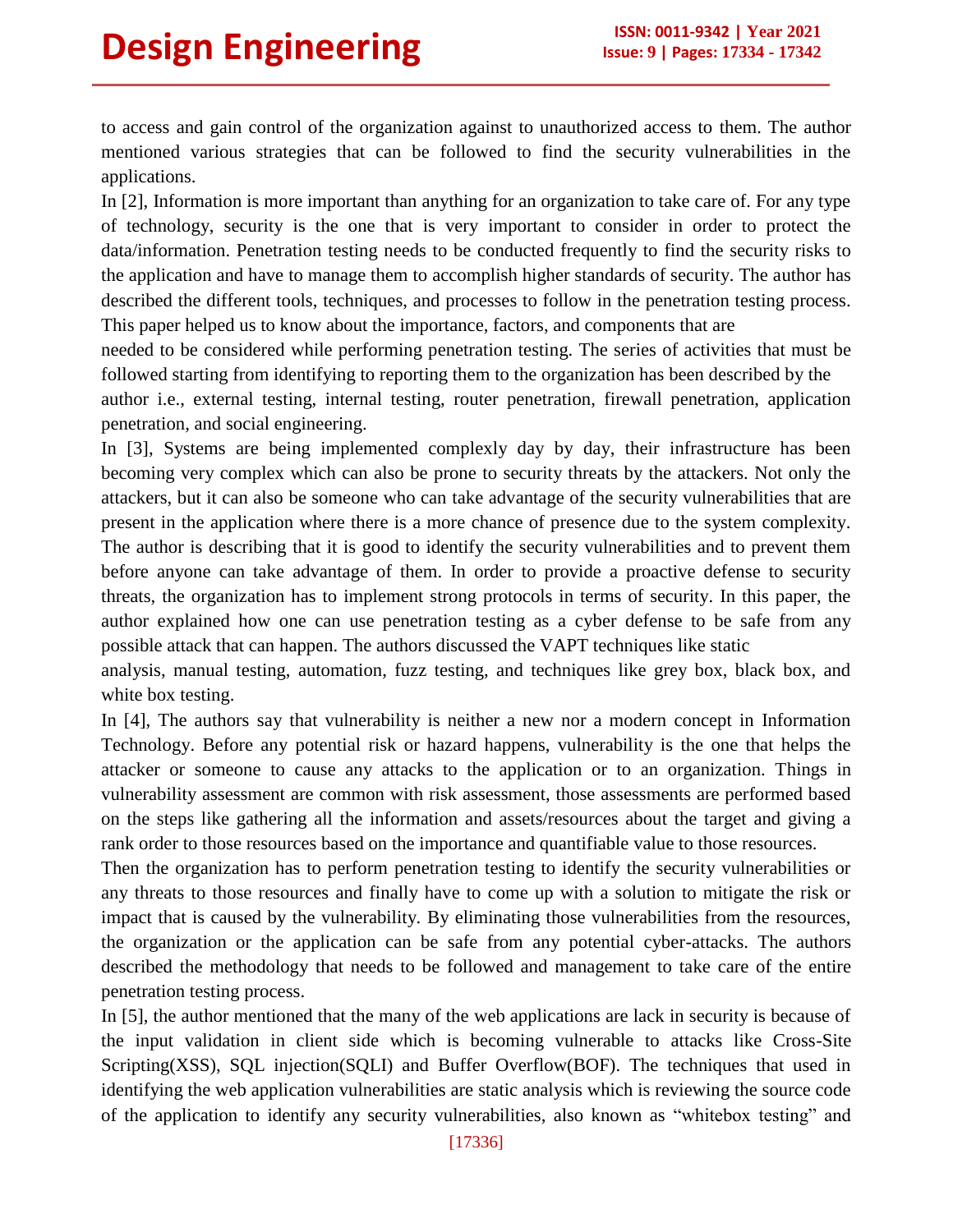dynamic analysis where the attacker analyses the application behaviour and frames the attacking steps to find the security vulnerabilities. The author mentioned these three vulnerabilities and the flow of process to identify them.

In [6], the author discussed the issues and flaw in an application that arises because of the testers and developers who were failed in noticing the side-effects of writing the unprotected and temporary codes while developing the applications. Here, the author introduced a flow of process to create a threat model. The first and basic scenario is to bypass the authentication and then gaining the access to the user"s account. In order to bypass it, the sub scenarios are brute-forcing the OTP case of login or exploiting the site with any command injection attacks or by brute-forcing the login password via dictionary attack. Also, need to look upon the dependency testing, implementation testing, User Interface testing, and design testing which is a complex task where the developers and software architectures have to design a secured software.

In [7], the authors mentioned that how the penetration testing is useful nowadays in identifying the security vulnerabilities in web applications. Although they said that there is no guarantee in finding out the all the vulnerabilities that are present in the applications. Here, the penetration testing process mentioned is after selecting the target -> Information gathering -> Attack generation on the application and then analysis should be done on the responses of the attacks, the pentesters will examine it to know whether the attack is successful or not and finally reporting the identified/discovered vulnerabilities. The authors took a simple source code to explain the attacks that how it is working and briefly explained the methodology of the above each steps.

In [8], the authors described how the Vulnerability Assessment and Penetration Testing helps in accessing the sensitive information of an application and in finding the potential security vulnerabilities. They also discussed the types of vulnerabilities by referencing the OWASP top-10 (2013); they haven"t mentioned the process of finding and exploiting the vulnerabilities. They only described the types of vulnerabilities that can exist in an application and the general steps that included in the process of VAPT and its advantages & disadvantages and also the benefits and features of VAPT.

In [9], the authors discussed about the web application vulnerabilities like injection attacks such as SQL injection, XSS, IDOR, CSRF and some misconfigurations which can be encountered because of the testers and developers. The author targeted a vulnerable application to perform attacks in identifying the vulnerabilities, they performed with all the available tools in the market and mentioned the some of the best tools among them for penetration testing. They defined the vulnerabilities what exactly as they are theoretically, not defined how to exploit them. They selected the best tools and mentioned about the type, availability, price and version tested and what the work it does.

In [10], the authors proposed the penetration testing model in seven steps: Preparation -> Anonymity ->Footprinting -> Analysis -> Exploiting -> Reporting -> Advisory. This paper describes the flow of activities that need to be followed for the better understanding of the process and for ease of use. Also, about the black box & white box testing and the limitations that exist in the present penetration testing. This penetration testing helps an organization in identifying the potential security vulnerabilities before any attacker does, although it has limitations but need to be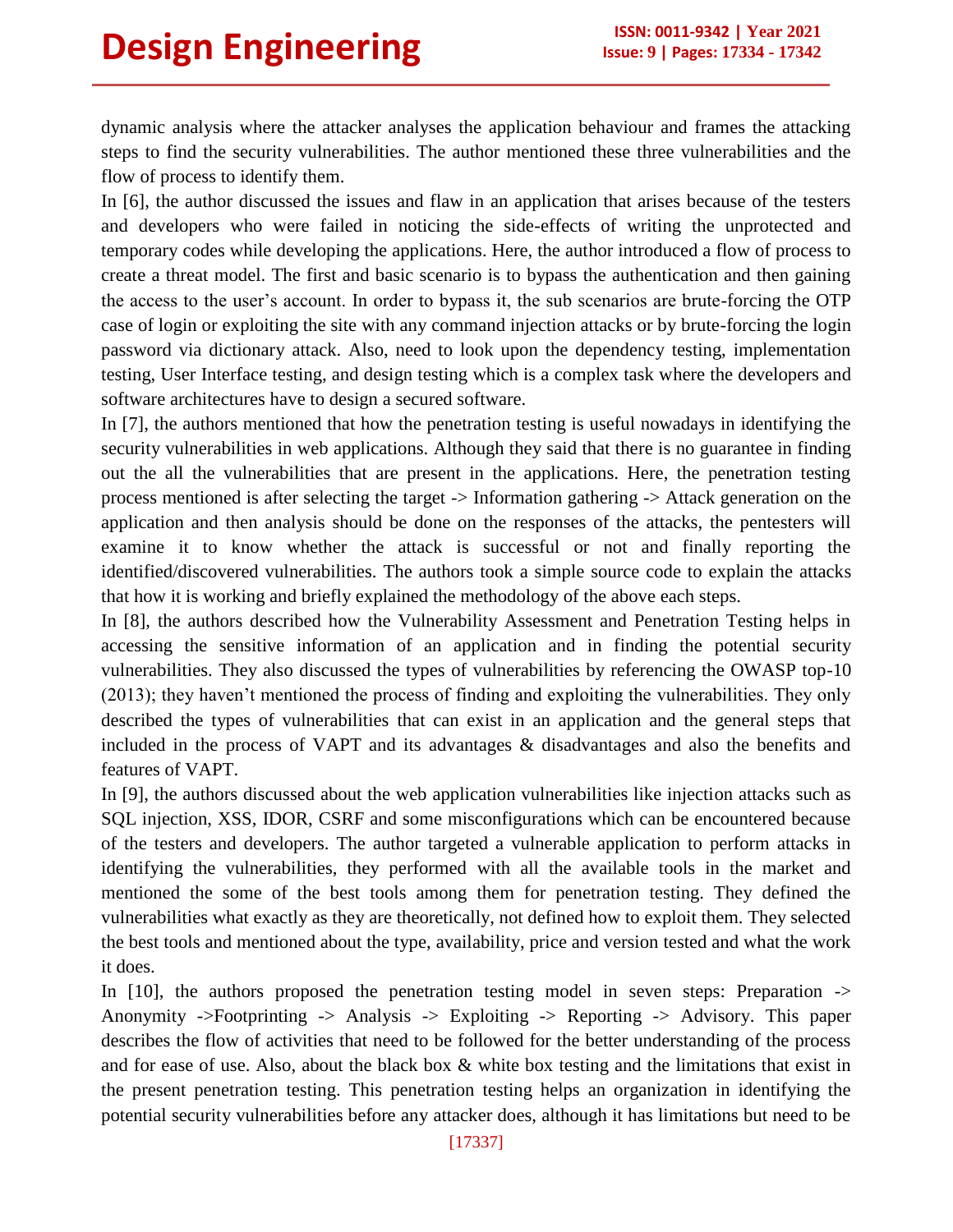performed with well experienced pentesters to secure the applications in the organization.

In [11], the authors proposed the work which involves the usage of wireshark in the information gathering phase of penetration testing. They demonstrated their work by considering a vulnerable application, they captured the packets and filtered the POST method packets and examined them. They observed that entire data is clearly seen in clear text which is the traffic transmitting from sender to receiver. Here, the entire conversation and credentials too between them can be seen by any third party simply by analyzing the traffic. So, it's always important to encrypt the traffic too, as nowadays the usage of Internet and online work is increasing where the payment transactions are also happening, even that can also be manipulated by the attacker.

In [12], the authors demonstrated how they were able to exploit the SQL Injection vulnerability in one of the financial based web applications in the Bangladesh region. Their process is to attempt the vulnerability exploitation and then to extract the data from the application, as SQL is related to the database which contains all the data about the application and its users which is very confidential as it contains their personal data. Here, they showed the SQLi attack with IDs and without IDs, as they are using the black box approach they won"t know whether the application contains IDs or not. Firstly, they passed the single quote(') and the application responded with the error which verifies the presence of SQLi vulnerability. After that they crafted their payload according to the application response and then injected it. They showed step by step how they made the payload based on the response.

In [13], the authors have mentioned the SQL Injection attack and its types: first order attack, second order attack and lateral injection. They explained the attack stepwise using the HAVIJ tool. Here, we don"t need to inject any payloads as it was an automated tool. Just copy and paste the URL in the target field and the results are in the Tables tab and can see the databases that are available in that application. There is a case where the passwords are encrypted, so in that case decrypt using various algorithms which can give the clear text. There are other tools which are available for similar work like BSQL Hacker, SQL Power Injector and Marathon Tool.

In [14], the authors discussed the web application architecture then explained about the detection of security vulnerabilities in web applications using black box automation and manual penetration testing. Also, mentioned about the OWASP Top 10(2010) and the vulnerability rankings. They proposed a framework with four phases i.e., selection of tools and target application for testing -> performing the automated black box testing -> manual pentesting -> analyzing the results obtained from the previous phases. With the help of their proposed framework, they were able to find out the five different types of vulnerabilities.

In [15], the authors selected six pentesting frameworks/methodologies with reference to ISSAF and OWASP"s OTG and evaluated based on the six categories: Standard or Guide, Methodology, Framework, Application Suite, Framework encapsulates Methodology and Manual or Resource. They noticed that most of the frameworks are not generalized across the problem domains as like a generic pentesting framework, their next step is to test these frameworks in the real world to understand better results wise.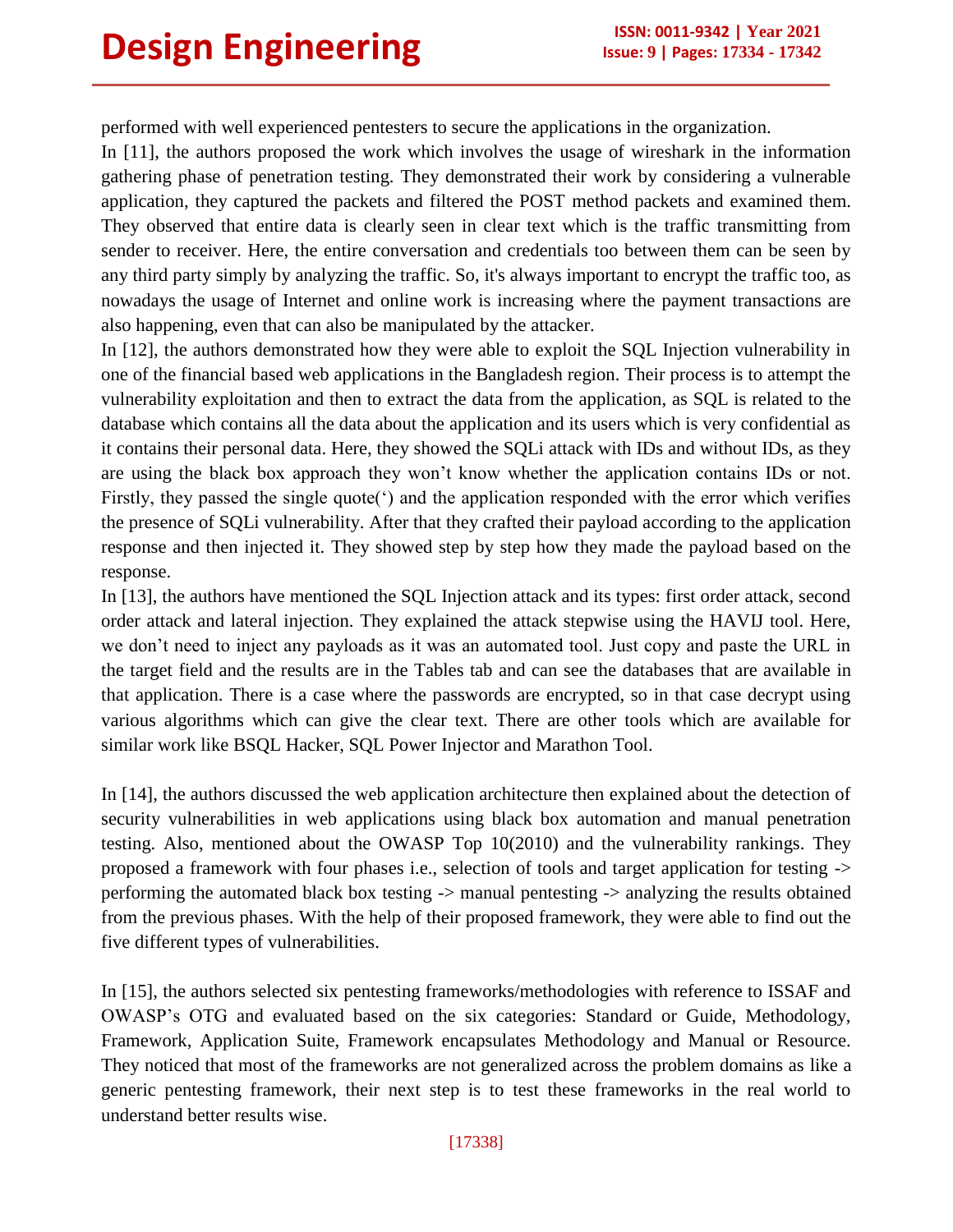## **VI. Proposed Work**

The tools start to gather the information from the domain name, once the collection is done then the individual folders are automatically created and placed on the main recon folder. After execution of the script, a few tools require the API keys to validate the subdomains, hosts after scanning. We have used open-source tools to make a security framework. which helps to automate the process of finding the vulnerabilities in a short period of time by increasing the number of threads. All the tools are written in the bash language so that it becomes easy to integrate and execute the script in the Debian-based systems. There are very few prerequisites to execute the script in the environment. There are a few tools that need to be executed in the golang environment. The installation of golang is dependent on the system architecture. We have majorly divided the used tools into certain categories. Tools which are responsible for collecting the subdomains, resolving the collected domains, Port scanning, IP's collection, Sorting unique & new target assets(ASN).

#### **VII. Port Scanning**

A port scan is a technique for discovering whether network ports are open. Port scanning is taking to knocking on doors to determine whether somebody is home since ports on a computer are where information is transferred and received. A port scan on a network or server indicates which ports are open and listening (receiving data), as well as the presence of security mechanisms such as firewalls between the sender and the destination. These are referred to as fingerprints. It's also useful for checking network security and the effectiveness of the system's firewall. Because of its feature, it is also a popular reconnaissance tool for attackers looking for a weak point of access to a machine. The tool used is Naabu.

#### **VIII. Subdomain Gathering**

Here we have used the 4 open-source tools to scan the target and get information about subdomains. In some cases, there might be a chance the tool can miss the asset. so, we"ll be cross-checking the results with CRT, Tools used are Assetfinder, Subfinder, Amass, and findomain.



## *IX. Resolving Live Hosts:*

After collecting the domains from the target, Filter-resolved will help us to resolve the domains and help to gather the live hosts from the domains. It is very common that tools use the Bruteforce mechanism to discover the possibility of new subdomains from using the existing wordlist. We have used HTTPX, Filter-resolver.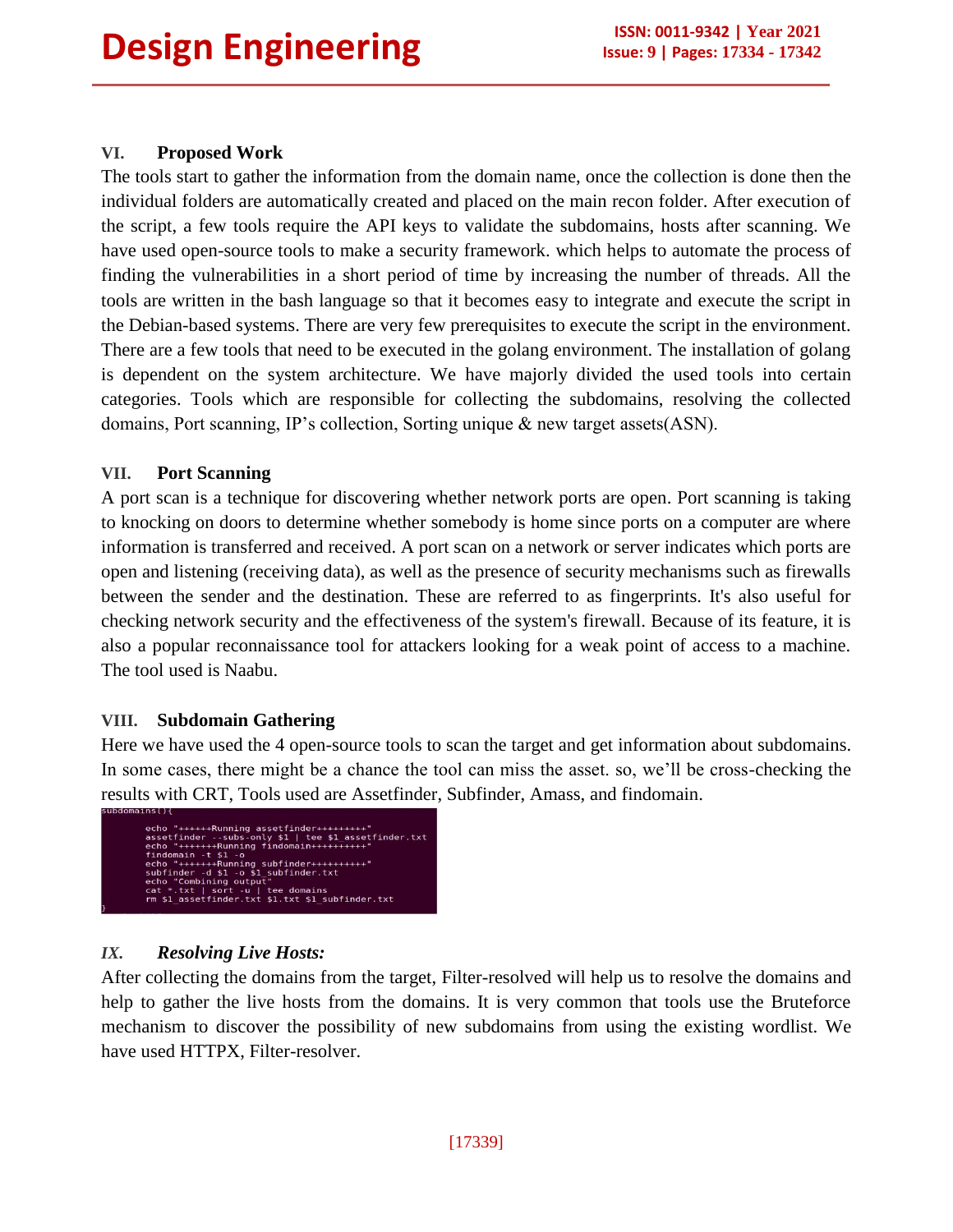

# **X. Gathering Endpoints**

The endpoints play an important role in finding out the vulnerability in web applications. All these endpoints are tested according to the number of parameters present in the URL. These URLs are taken into the testing environment where the temp /opt. Now, they are tested against the wordlists which are present in the nuclei database. The tools used are Wayback URLs.



After taking a short period of time, the tool will initiate the collection of all endpoints and sort them according to parameters.



# **XI. Directory Bruteforce**

This module helps us to return or extract URLs all the subdirectories of a particular domain that has sensitive data or may have vulnerabilities along with those HTTPS status codes. The tool used is Dirsearch.



# **XII. Vulnerable Template Scanning**

Template scanning will help us to Scan for existing vulnerabilities which range from low severity to high. It becomes easy for the security auditors to scan and fix the vulnerabilities according to the severity of the vulnerabilities. Finally, all the vulnerabilities are saved into individual files, with a unique name. Template scanning works with the existing model of URL schemes or predefined directories in the web architecture. Now, if there are any pingbacks from the server then the pings will be received from web interface interact which is developed by projectdiscovery.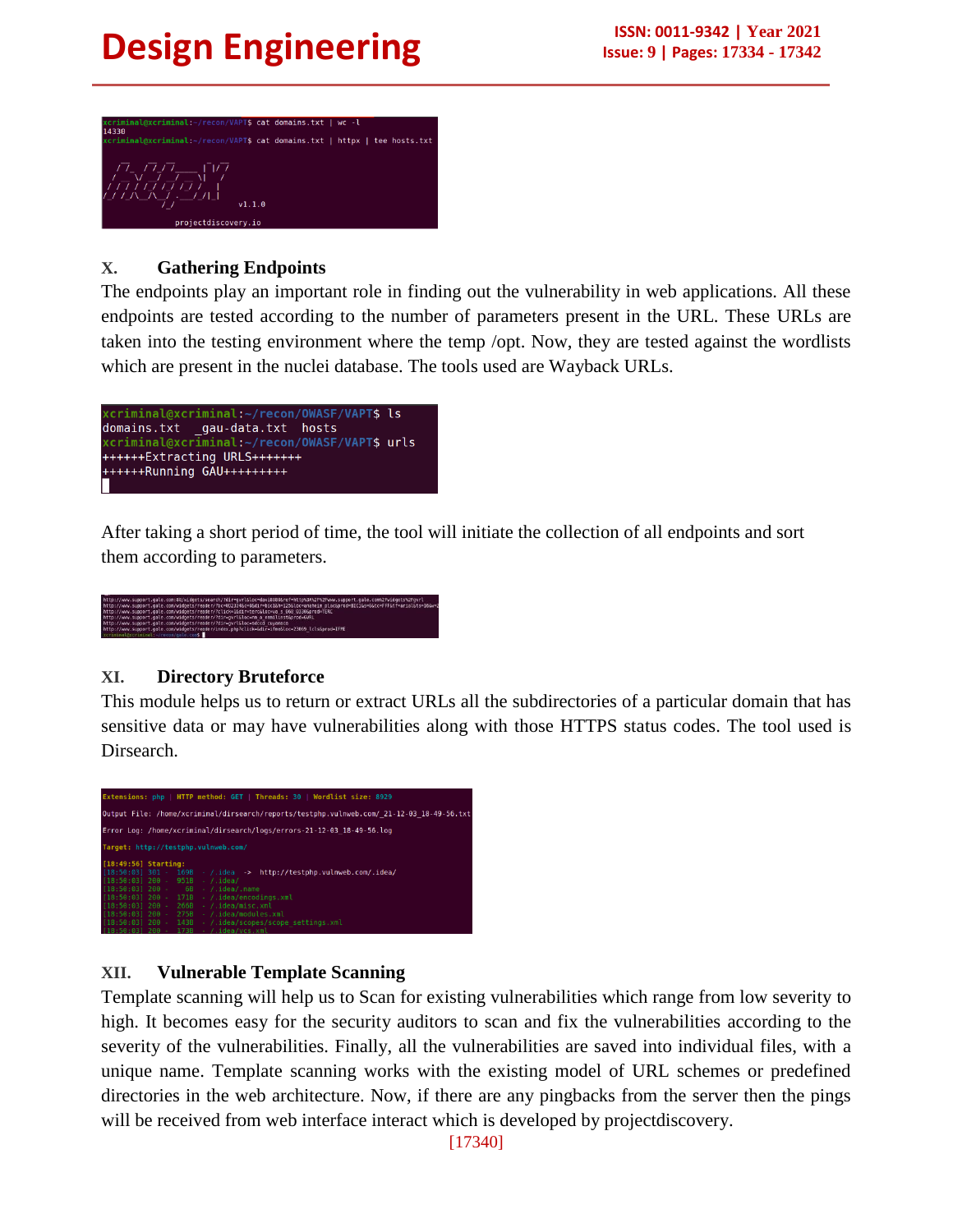

Since the nuclei op folder consists of the vulnerabilities and sensitive information. We'll not be posting it here and obeying the company"s rules of engagement.



## **XIII. Conclusion**

OWASF serves as a comprehensive framework that can serve as a backup when access control measures and misconfigurations occurs in development cycle. It immediately notifies the security auditor about the vulnerabilities by doing the template scanning. As previously mentioned the web vulnerabilities keeps rising depending upon the added features and functionalities. OWASF is unique in the way that it can exist as a multi-purpose framework used for offensive purposes. Red teamers and penetration testers can run this framework on the target system to uncover potential misconfigurations in the system that they could exploit. Further auditors can use this to mitigate the vulnerabilities as soon as the applications proceeds into the testing stage.So, that it helps them to keep the security updates up to date.

## **References**

- [1] Bacudio, A. G., Yuan, X., Chu, B. T. B., & Jones, M. (2011). An overview of penetration testing. *International Journal of Network Security & Its Applications*, *3*(6), 19.
- [2] Al Shebli, H. M. Z., & Beheshti, B. D. (2018, May). A study on penetration testing process and tools. In *2018 IEEE Long Island Systems, Applications and Technology Conference (LISAT)* (pp. 1-7). IEEE.
- [3] Goel, J. N., &Mehtre, B. M. (2015). Vulnerability assessment & penetration testing as a cyber defense technology. *Procedia Computer Science*, *57*, 710-715.
- [4] Kovacs, S., & Darabont, A. (n.d.). SYMPOSIUM SERIES NO 159 Vulnerability assessment one step further towards better safety. https://www.icheme.org/media/8972/xxiv-poster-07.pdf
- [5] ÐURIĆ, Z. (2014). WAPTT-Web application penetration testing tool. *Advances in Electrical and Computer Engineering*, *14*(1), 93-102.
- [6] Thompson, H. H. (2005). Application penetration testing. *IEEE Security & Privacy*, *3*(1), 66-69.
- [7] Halfond, W. G., Choudhary, S. R., &Orso, A. (2009, April). Penetration testing with improved input vector identification. In *2009 International Conference on Software Testing Verification and Validation* (pp. 346-355). IEEE.
- [8] Shinde, P. S., &Ardhapurkar, S. B. (2016, February). Cyber security analysis using vulnerability assessment and penetration testing. In *2016 World Conference on Futuristic Trends in Research and Innovation for Social Welfare (Startup Conclave)* (pp. 1-5). IEEE.